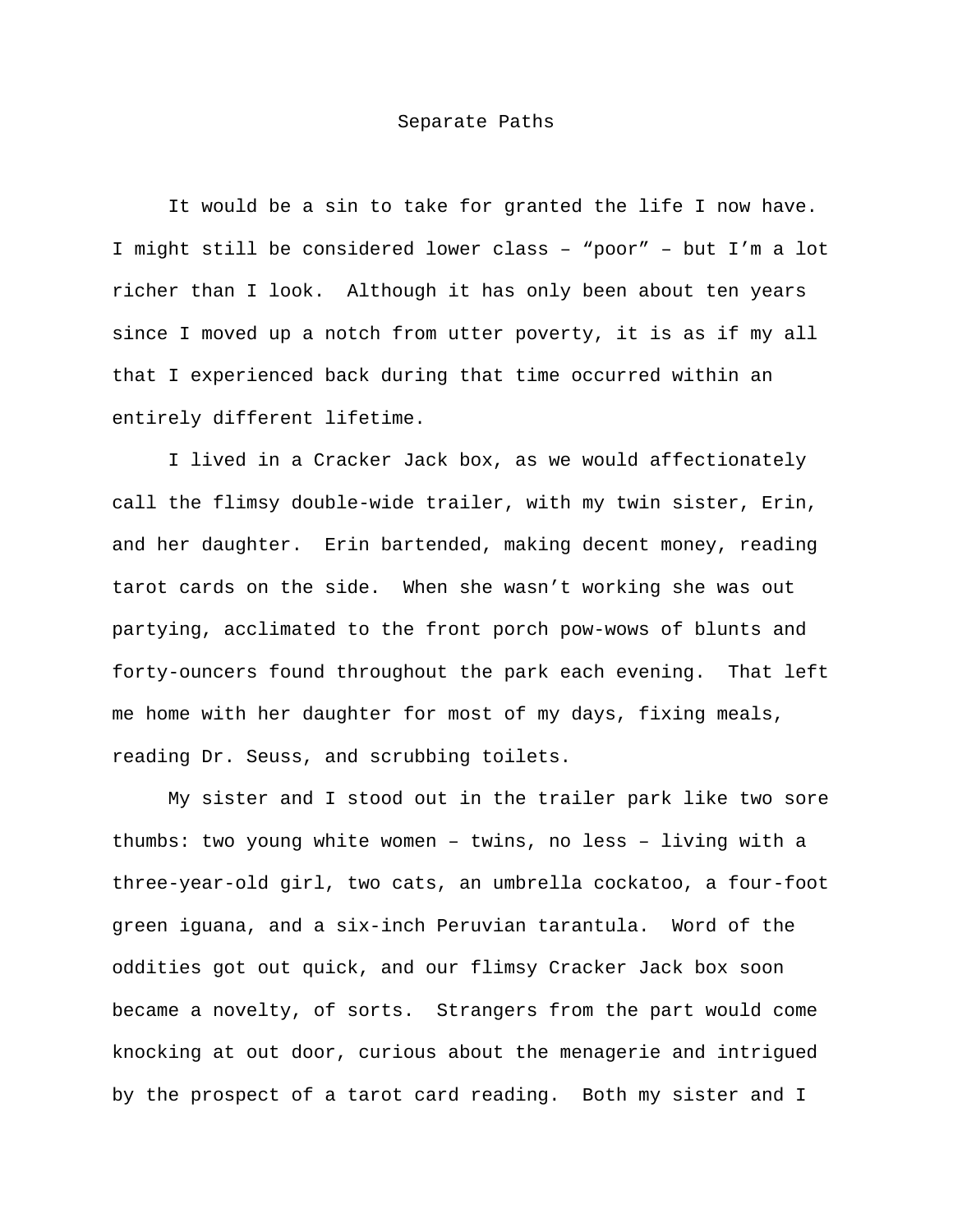read back then, and we both had a reputation for being very accurate.

 Tarot actually began as a simple card game. According to the research of tarot enthusiast Sandra M. Power, "it is believed that [tarot cards] were originally created as a game for Nobles. It is not until centuries later that the cards reemerged, this time as a tool for divination." One must ask how a simple card game might acquire the ability to spell out a person's life. Moreover, if the cards truly possess no actual diving power, how large of a role might superstitious suggestion play in their seemingly amazing and accurate results?

The University of Oregon's 2000 research staff suggests:

Every religious system tends to accumulate superstitions as peripheral beliefs – a Christian, for example, may believe that in time of trouble he will be guided by the Bible if he opens it at

 random and reads the text that first strikes his eye. Although it would be considered blasphemous by many, I would compare this to the random picking of tarot cards for equal advice. Both require enormous leaps of faith and personal interpretation, and each also has either a genuineness or invalidity based on the subjective views of a given individual.

 Belief in any religion alone requires a leap of faith. Religious books are taken as literal stories, sentences and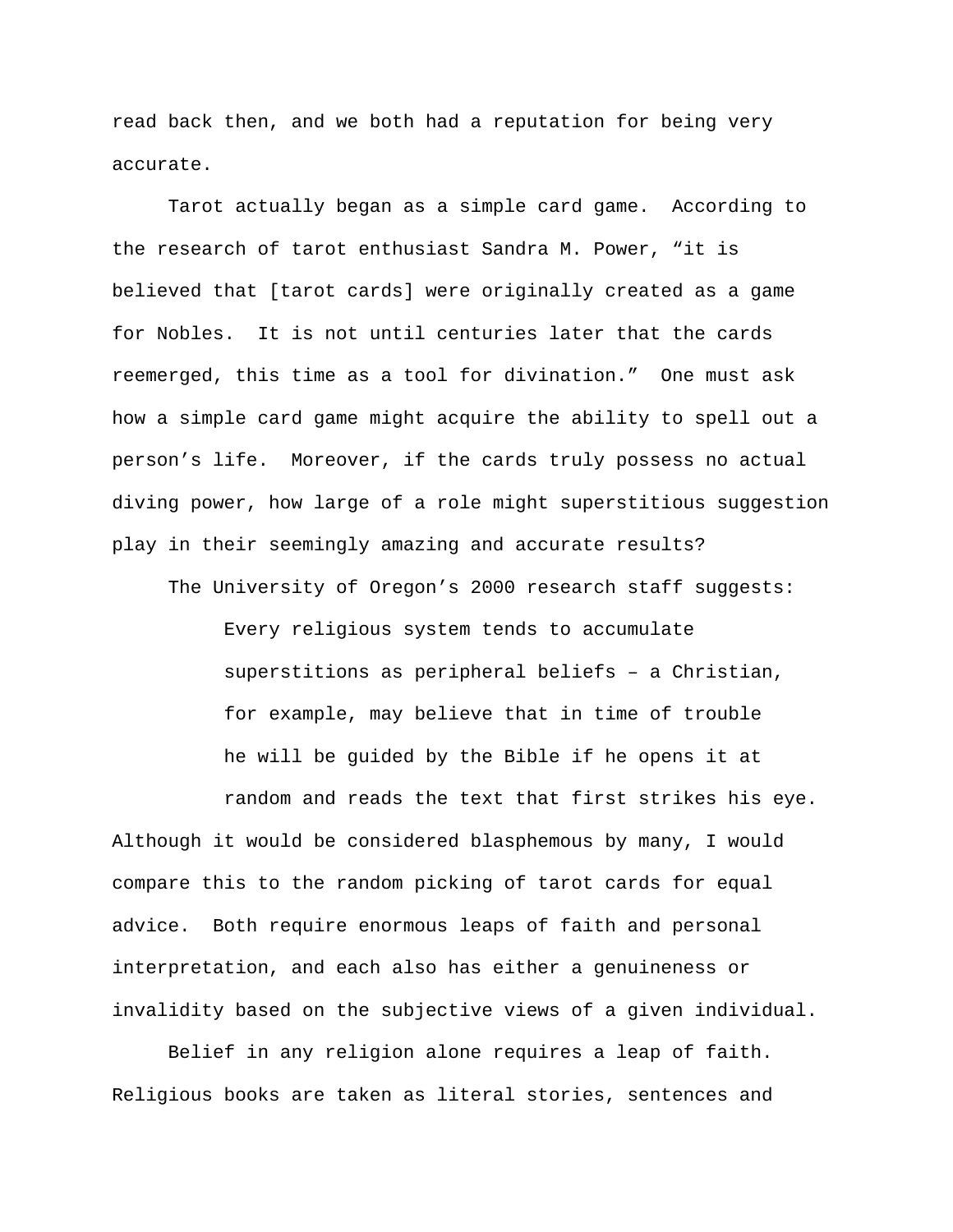words studied and interpreted for deeper truths and spiritual answers. Religious figures are put on a level above human and, many times, deemed superior to the religious figures of other belief systems. The Encarta Encyclopedia states:

> In some societies a Shaman is believed to have the power to heal . . . many religious leaders and founders – including . . . Confucious, Laozi . . . and Buddha – have been credited with miraculous powers. . . . Moses and the prophets of Israel were said to have performed miraculous acts at God's bidding, Muslim tradition includes accounts of the miracles of Muhammed, such as his extraordinary healings.

In a day and age when a person claiming to have experienced such miracles would likely be committed for mental evaluation, belief that such miracles ever occurred, regardless of the religion, takes a great deal of blind faith. Can the argument that these events were documented as truths in books such as the Bible and the Koran actually verify their historical validity? One must ask: How far can blind faith take a person's beliefs? How dramatically might it alter an individual's life? Are the results always positive?

 I moved out of the trailer close to three years after I moved in. After several hardships Erin had been barely capable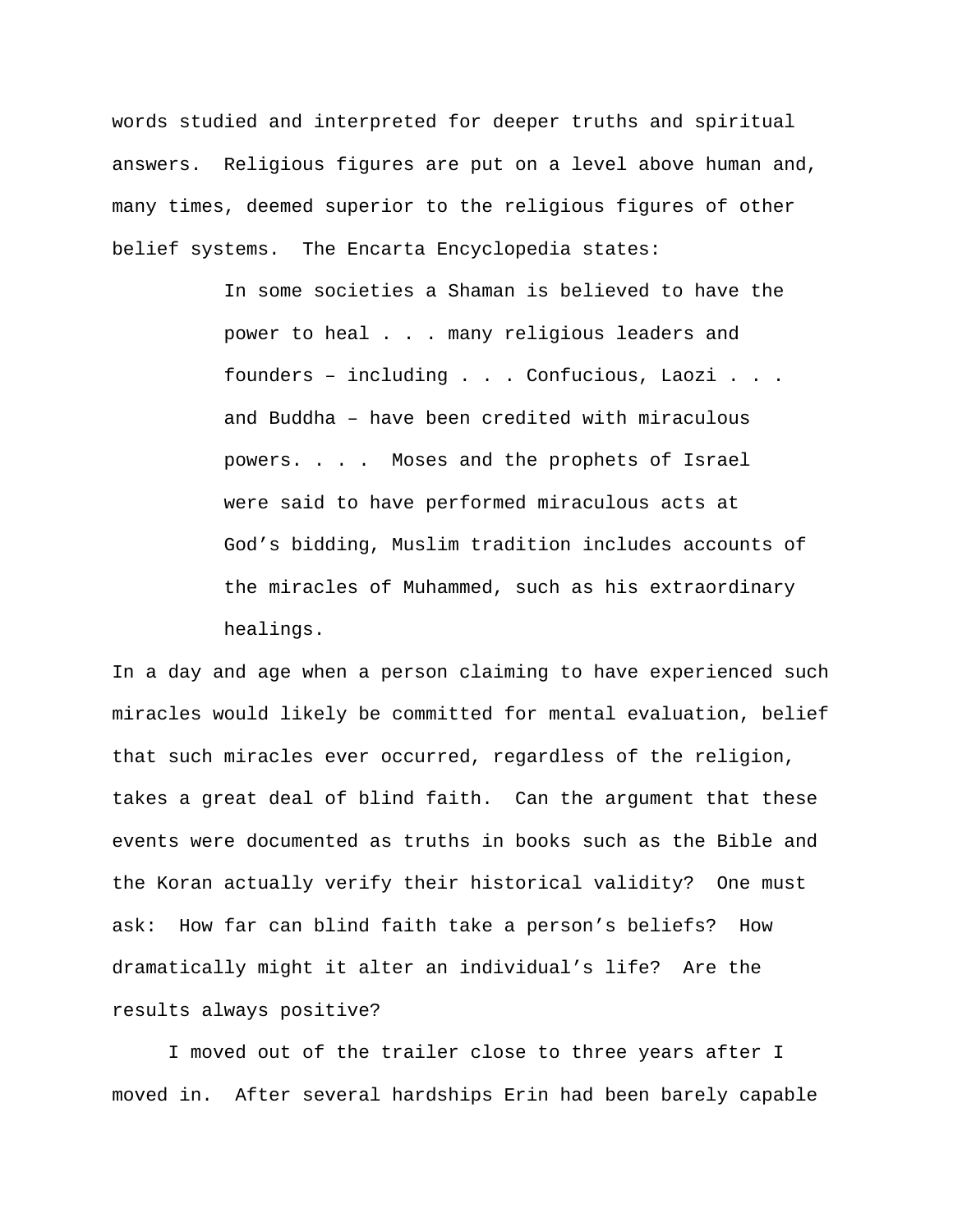of handling, she succumbed to the addiction that consumed a large faction of the trailer park. Finding myself living fulltime with a speed addict, taking care of a young child full-time and trying to maintain a house that was literally falling apart around me, I felt I had no choice but to leave Erin in her own mess. I wished with all my heard I could have been an angel or a saint; perhaps then I would have had the patience and strength to endure while Erin ran through her addiction's course. Only human, however, I knew the only person I could save was myself, and possibly my niece.

 Within a few weeks of moving I was tipped off as to who was supplying Erin with her drugs. I acquired the man's telephone number and called to confront him. He met my words with great hostility, our conversation turning into a heated argument on choice and ethics. Hitting a brick wall with the man's incomprehensible logic, I ended the argument by warning him of his ensuing "karma;" he supplied dangerous drugs to people, and for that he would eventually pay. As it turned out, I couldn't have found a better set of words to throw at him.

 He called me about a week later, desperation emanating from his voice. He went into great detail about several events that had occurred since we last spoke: his truck had broken down and would need several hundreds of dollars in work if he wanted it running again, he had slipped and injured his back, he had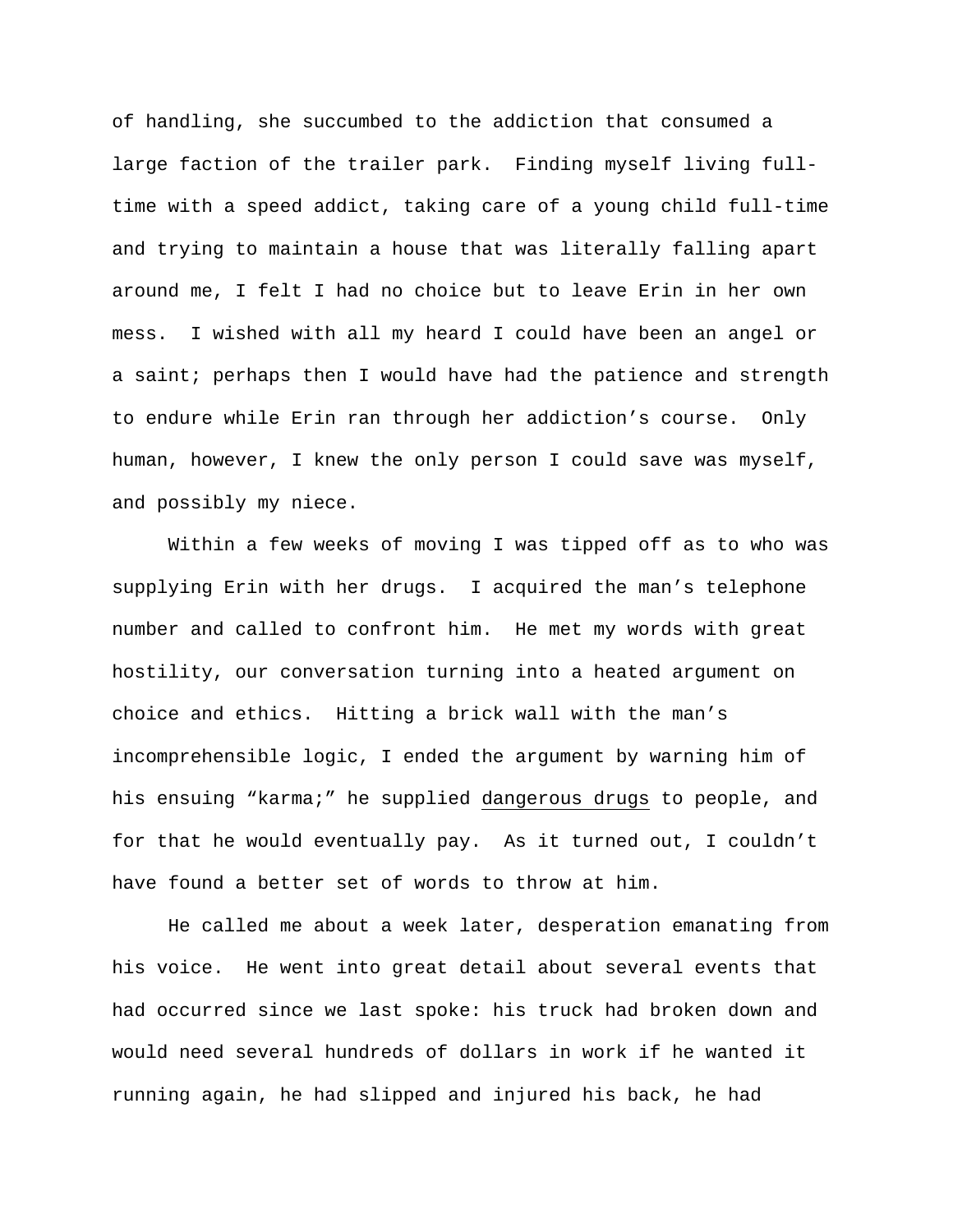broken a thumb while hammering a nail on the job site. His voice quavering, he asked if would I please – he'd do anything if I would just please – lift the curse I had cast upon him.

 I considered the situation for a moment, and then voiced my compromise: I would . . . arrange for the curse to lift itself as soon as he stopped supplying drugs to Erin. He was to cut off all ties with her immediately. He found the compromise to be wholly acceptable.

 The power of belief is a strong force, even if it is not clear just how much "power" actually ever comes into play in any given scenario. Just the same, it does not seem that uncommon for religions to forge a large part of their faith through incredible feats believers attribute to spiritual integrity and/or fitness. Encarta Encyclopedia states of advanced Hindu Yogi, for example:

> They are supposed to acquire certain remarkable capabilities. They become insensible to hear or cold, to injury, to pleasure or pain. They can perform supernatural mental and physical feats and even change the course of nature.

Encarta is quick to note that actual documented accounts from sources outside Hindu influences are far and few between. The authors continue by stating:

Most impressive, perhaps, is the Yogi-sleep, in which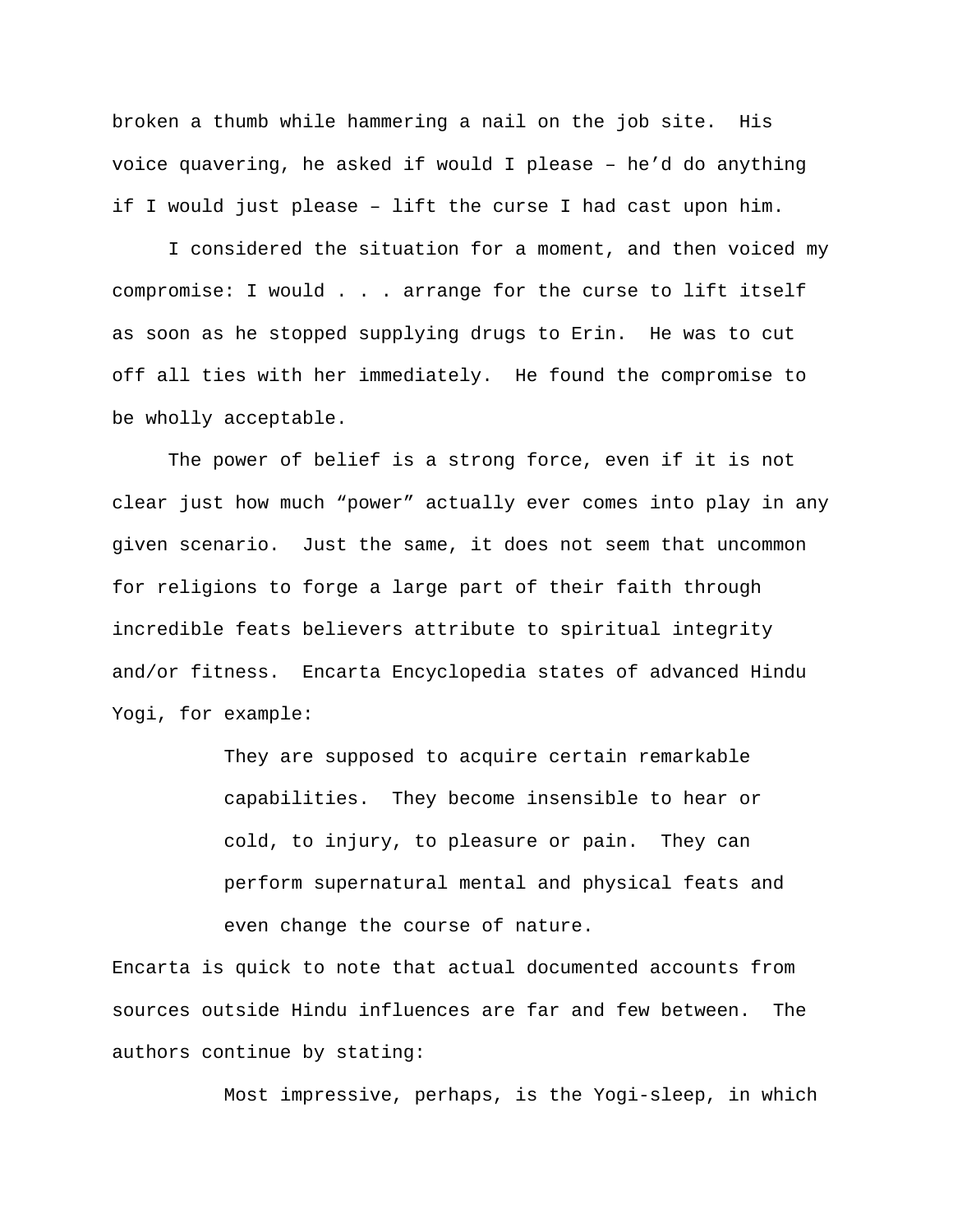animation is nearly suspended, enabling the Yogi to be buried alive for days. The Yogi-sleep has been explained by some authorities as a sort of cataleptic state induced by self-hypnosis and not essentially different from cataleptic states that can be found in mental hospitals.

The comparison of the Yogi in question, even indirectly, to mental patients is likely valid, if only for the fact that these people are burying themselves alive in the first place. Faith does tend to take people to extremes, however, even if many of those extremes can be difficult to understand from an outside point of view.

 When peering at any religion from the outside, it is difficult to say when that religion has gone too far in its practices or beliefs. Are Jehovah's Witnesses wrong to refuse blood transfusions, fearing the wrath of God for "eating blood?" Are missionaries wrong to bombard nonbelievers with their endless preaching, if they truly believe they are doing God's work? When it comes to religion, who really has the authority – other than God in It's Being – to express without a shadow of a doubt that they know what is correct?

 And yet I, a Pantheist and Humanist, will protest without a shadow of a doubt that Jesus "saved" my twin sister. When she hit rock bottom with her speed addiction, it was her new-found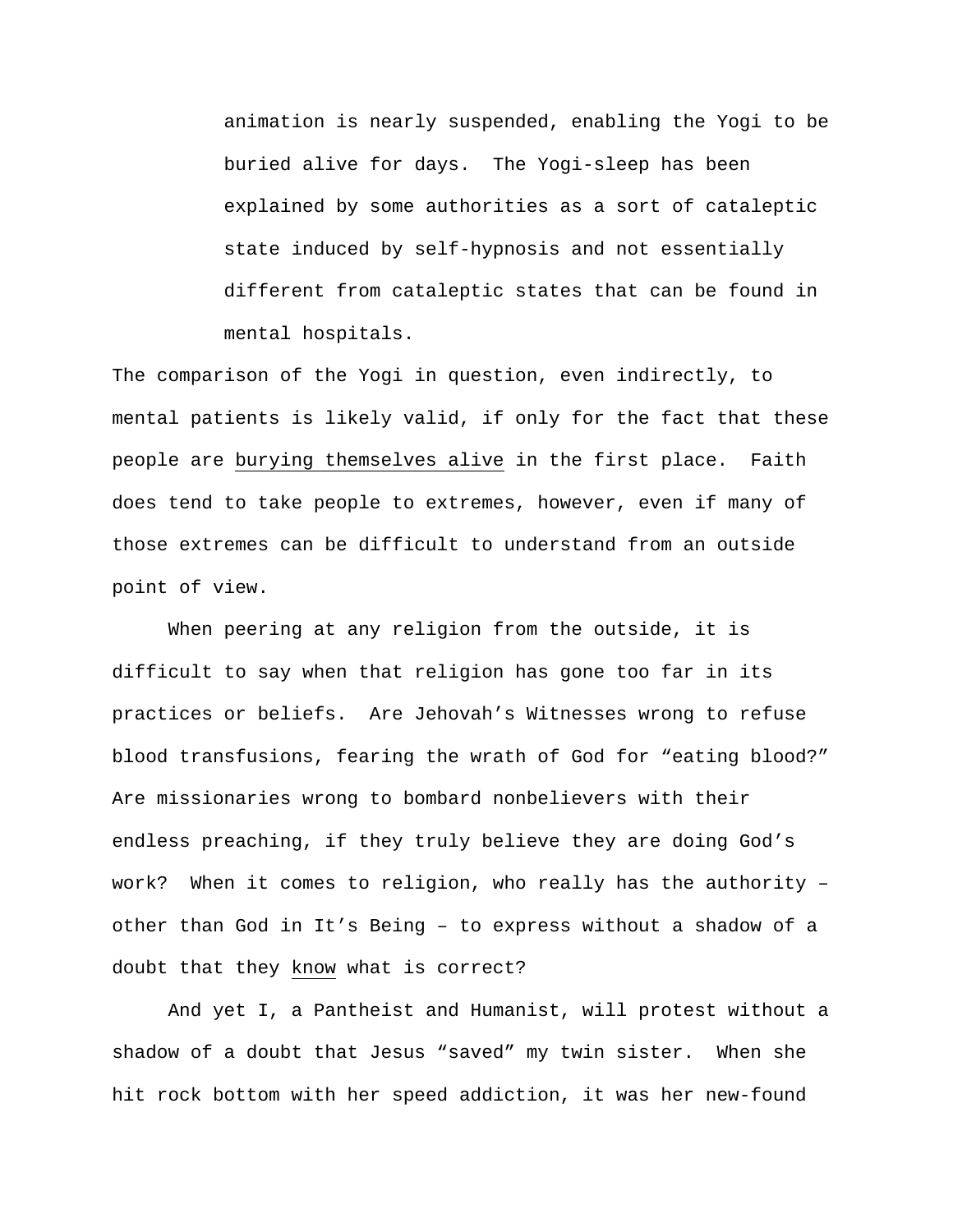faith in Christianity that pulled her through. With it, she rose above the addiction. Her faith literally transformed her from a hapless and pathetic addict, to a strong and resilient survivor. She now has a family of her own, is self-sufficient, and truly has a resolve of steel. Do I believe Jesus, personally, gave her the strength to stop the drugs and reclaim her life? I can't really say. I will say, however, that I believe such strength lay within her all along, but I am glad that religion helped her to find it.

 Evidence of Jesus's power to heal has been well documented, both in the Bible and in present day. Christian activist Dan Downey claims: "I was afflicted with an ailment that caused me great pain and suffering from which the medical profession could find no cure. After seeking the Lord for healing . . . I had been healed." While one could speculate that Downey's condition was purely psychosomatic, being that he endured "pain and suffering from which the medical profession could find no cure," his case is not isolated, not is it isolated to the Christian faith. "Pranic healer" Marilee Mclean gives the testimony of patient Sue Miller: "she was recently diagnosed with breast cancer and received Pranic Healing treatments. Examining her later, her surgeon could no longer detect the cancer."

 While the above are quick to credit divine intervention in their respective cases, it is necessary to examine the role of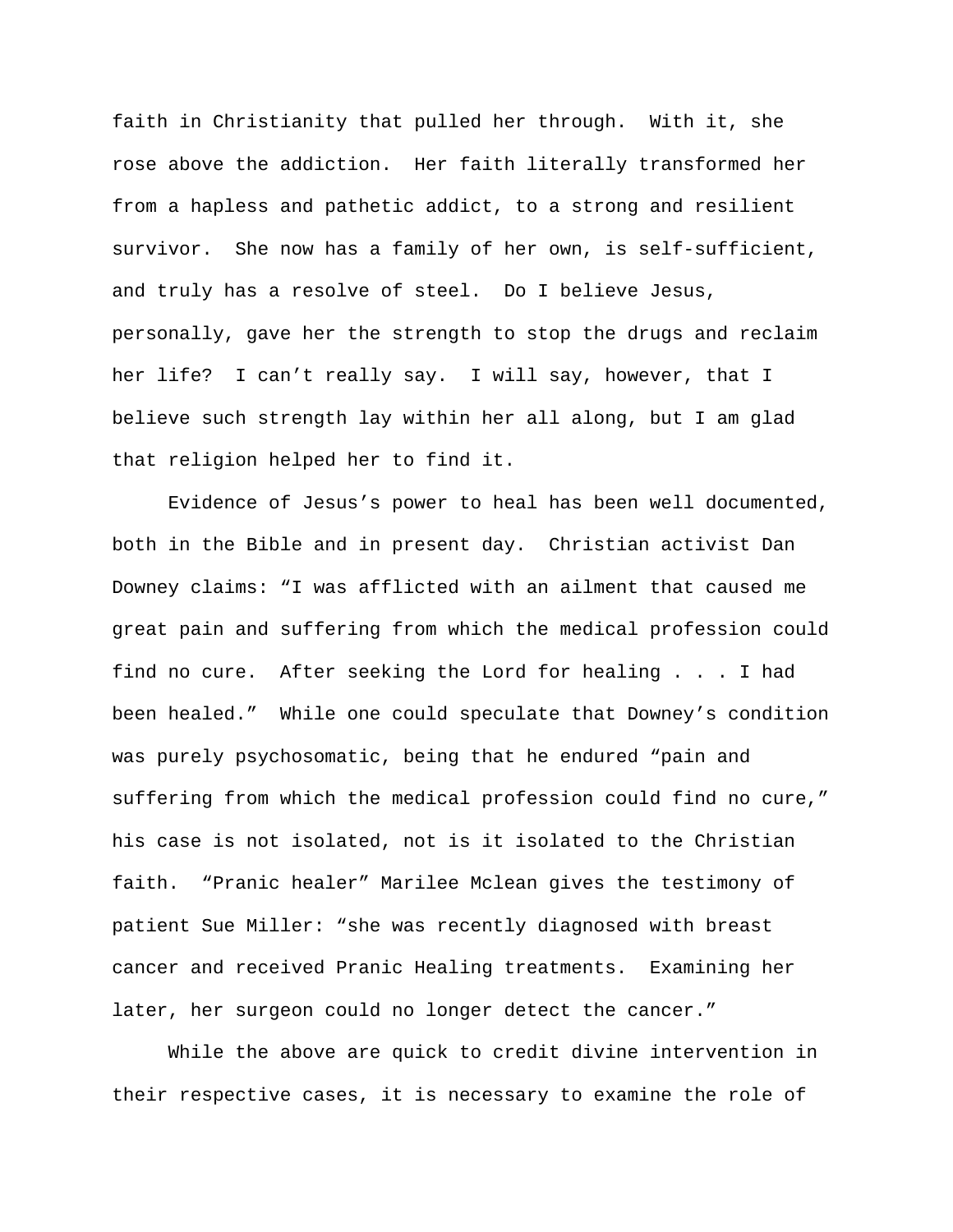the individual's faiths in their healings. Like the tarot cards, whose abilities only exist within the limits of their practitioners' and consumers' faith, would spiritual or religious healing without faith be possible. According to Encarta:

> Some scholars have drawn parallels between shamanistic healing and psychoanalytic cures and have concluded that in both instances efficacious

 theraputic symbols are created, leading to psychological release and psychological curing. With such parallels in mind, what truly would be the difference between a revival faith healing and a visit to a Native American Shaman – besides the individual beliefs of those hoping to be healed?

 The devout Christian Erin now is, she is quick to point out that I will be damned for all of eternity because I do not worship God through her catalyst. I mention that there are so many religions, and so many similarities between those religions that it would be impossible to say one of all but one should be damned. The similarities between Christianity and Islam, for example, are remarkable. To make my point, I did some crossreferencing:

 Genesis 1:31 and Koran 11.7 both state that God made the earth and heavens in six days. Chapter eight in Genesis goes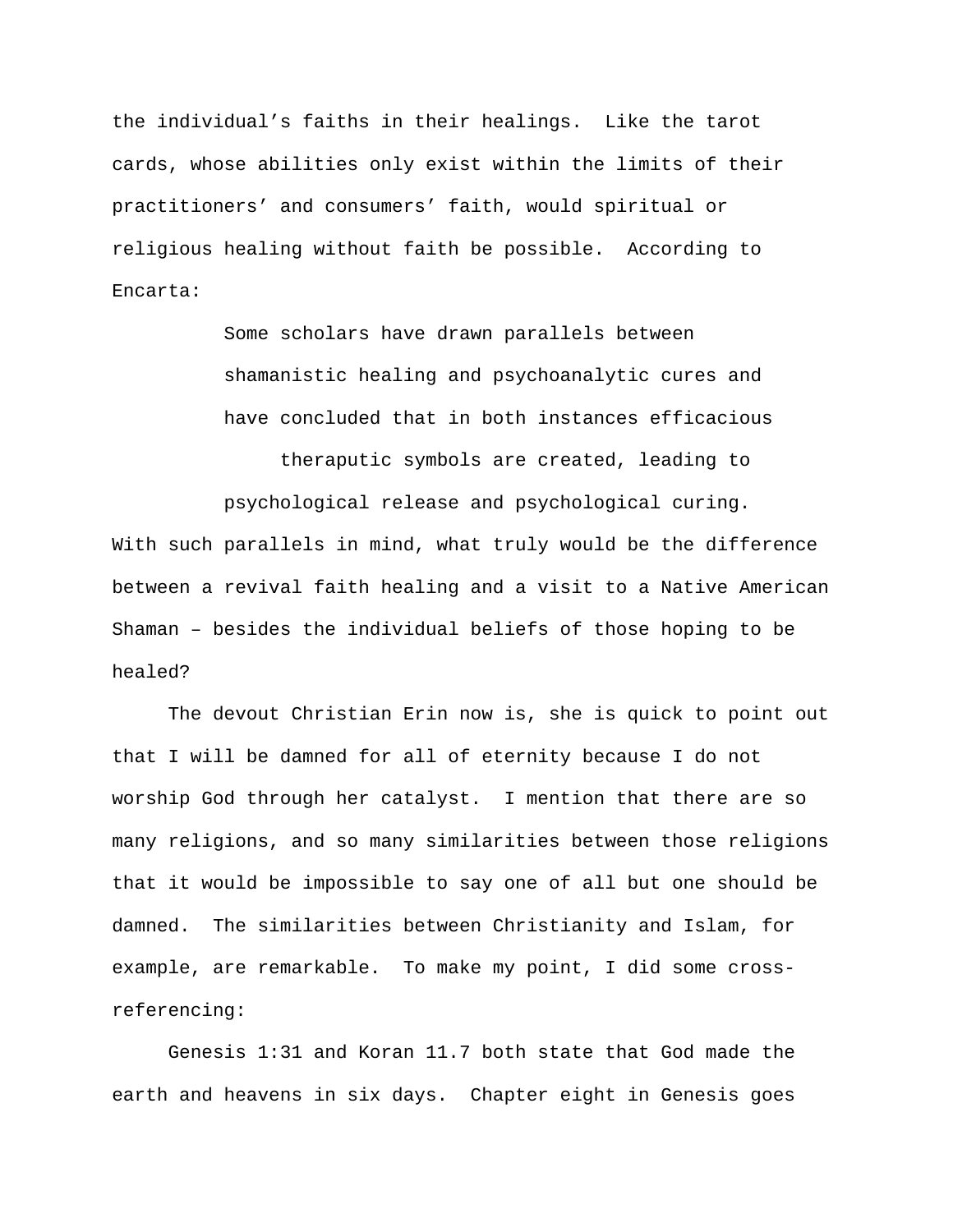into great detail the story of Noah, while the latter sections of the Koran's chapter seven go into great detail the story of Nah. Both are told by God to build an ark and fill it with two of each creature, and both survive the notorious Flood. Revelation 20:12 and Koran 11.98 both warn of the Resurrection Day; Revelation 21:1 and Koran 14.48 both speak of a new earth and heaven to replace the last.

 I do not suggest that these comparisons validate the contents of either book, but rather exemplify how subjective religion really is. I find it amazingly ironic that two almost identical religions can believe the other is damned. Arguments of right and wrong seem pointless when all sides are clearly arguing for the same cause. And yet, people kill and die over that cause.

 Faith has gotten me through my share of trials and hardships, but I really don't feel the need to explain my beliefs through means of religion. I've seen miracles in the name of a God without a name or a face; I do have my opinions, but there are as many opinions on this planet as there are sentient minds. It's all subjective.

 I sit here, reflecting on the Cracker Jack box that has most likely melted in the rain by now, the things I've witnessed since my short life there, the epiphanies I've experienced through hardships and lessons too numerous to document. . . .